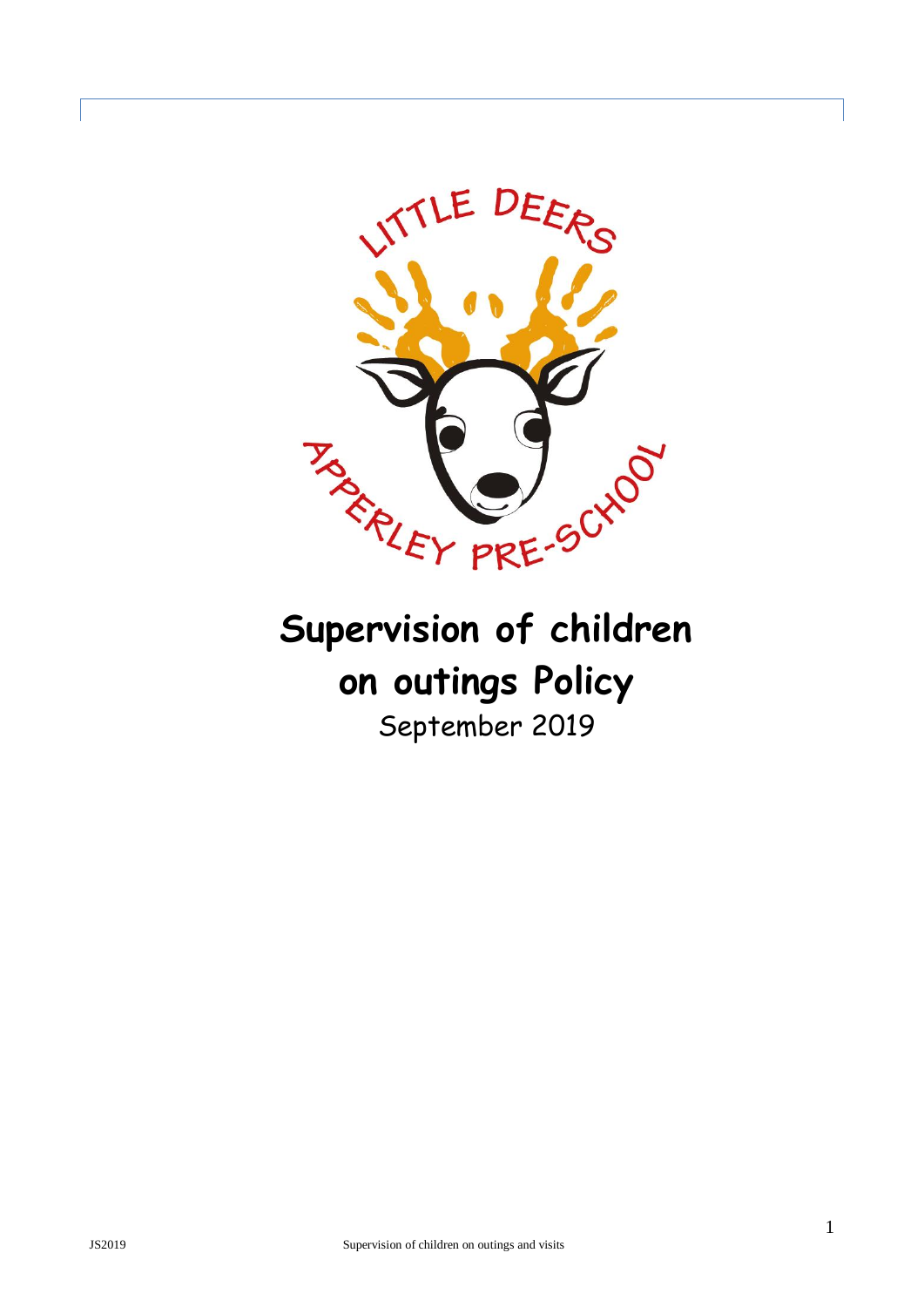# **Safeguarding children**

## **Supervision of children on outings and visits**

### **Policy statement**

Children benefit from being taken out of the setting to go on visits or trips to local parks or other suitable venues for activities which enhance their learning experiences. Staff at Little Deers Apperley Preschool ensure that there are procedures to keep children safe on outings; all staff and volunteers are aware of and follow the procedures below.

### **EYFS key themes and commitments**

| <b>A Unique Child</b> | <b>Positive</b>      | <b>Enabling</b>     | <b>Learning and</b> |
|-----------------------|----------------------|---------------------|---------------------|
|                       | <b>Relationships</b> | <b>Environments</b> | <b>Development</b>  |
| 1.3 Keeping safe      | 2.2 Parents as       | 3.3 The learning    | 4.2 Active learning |
| 1.4 Health and well-  | partners             | environment         |                     |
| being                 |                      |                     |                     |

### **Procedures**

- Parents sign a general consent on registration for their children to be taken out as a part of the daily activities of the setting.
- This general consent details the venues used for daily activities.
- There is a risk assessment carried out for each venue, which is reviewed regularly.
- For major outings we request parental participation.
- A risk assessment is carried out before an outing takes place.
- All venue risk assessments are available for parents to see.
- Our adult to child ratio is high, normally one adult to two children, depending on their age, sensibility and type of venue as well as how it is to be reached.
- Named children are assigned to individual staff to ensure each child is individually supervised, to ensure no child goes astray, and that there is no unauthorised access to children.